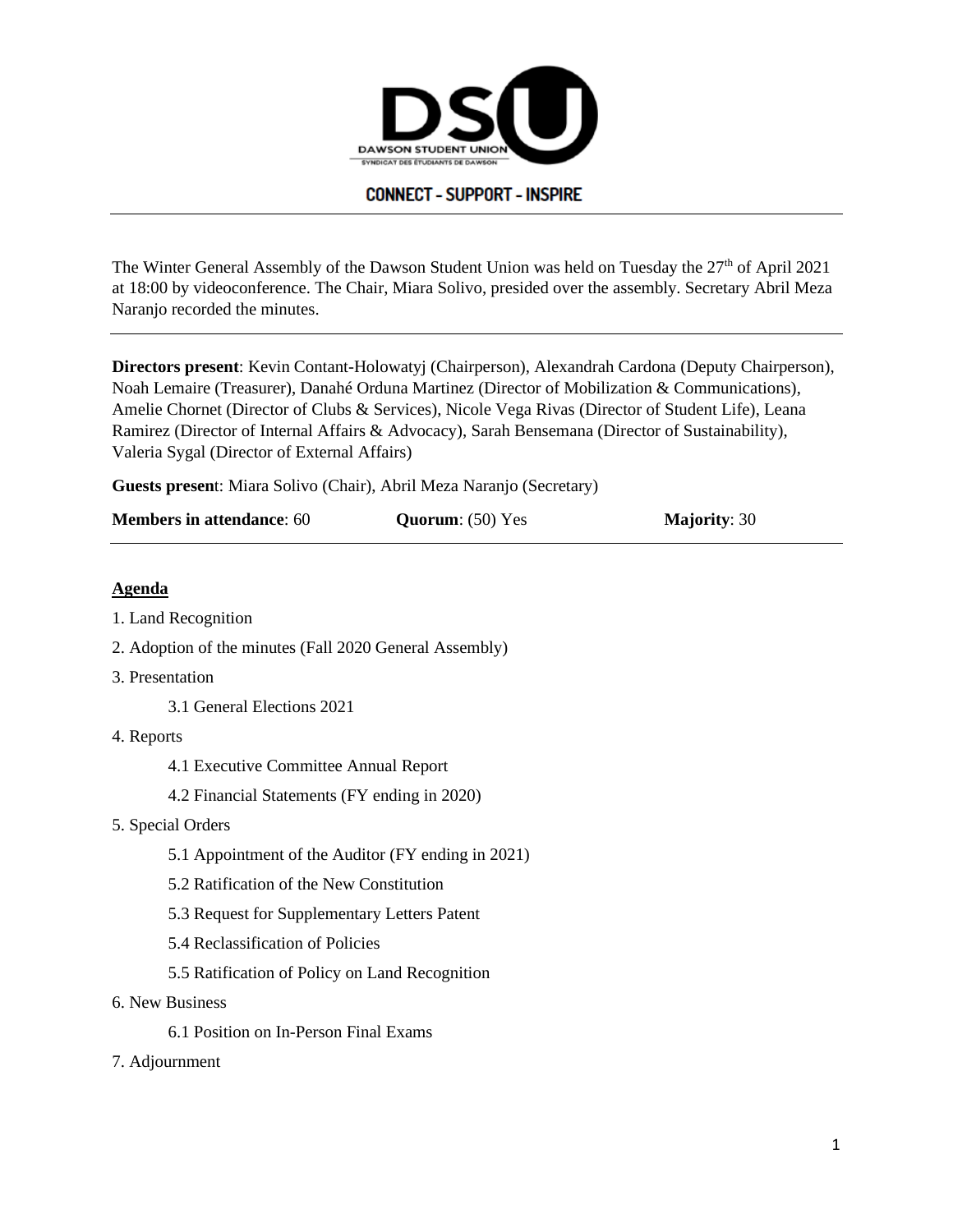

### **Assembly called to order at 16:07**

### **1. Land Recognition**

Mia Solivo presented the land acknowledgement.

### **2. Adoption of the minutes (Fall 2020 General Assembly)**

- Kevin Constant motioned for adoption of minutes of the Fall 2020 General Assembly
- Motion passed by unanimous consent.

### **3. Presentation**

- 3.1 General Elections 2021
	- o Presentation by Kessy Simbi (CEO).
		- **EXECUTE:** Nomination period for General Election: new committee, new student council and demographic representatives. May 3<sup>rd</sup> end of nomination.

#### 4. **Reports**

4.1 Executive Committee Annual Report

- o Kevin Constant-Holowatyj presented annual report
	- **•** DSU 2020/2021 has successfully hosted both a Fall and Winter GA which has not occurred in 2 years.
	- Budget passed in Fall 2020 General Assembly and union has been able to make considerable savings for future us. The union has not previously had any savings.
	- New constitution has been worked on to increase accountability, fixing certain contradictions in bylaws.
	- Hiring a new staff member to take over secretarial duties for consistency
	- Rebuild DSU image with the college, establishing better relationship
	- Sustainability policy started, to be continued by following executives
		- Digitization of documents and transition entirely online
	- New health and mental plan for students
	- Referendum vote: May 13-14
	- Mandate short (Beginning of October-May) but very productive

4.2 Financial Statements (Financial Year ending in 2020)

o Noah Lemaire presented financial statement report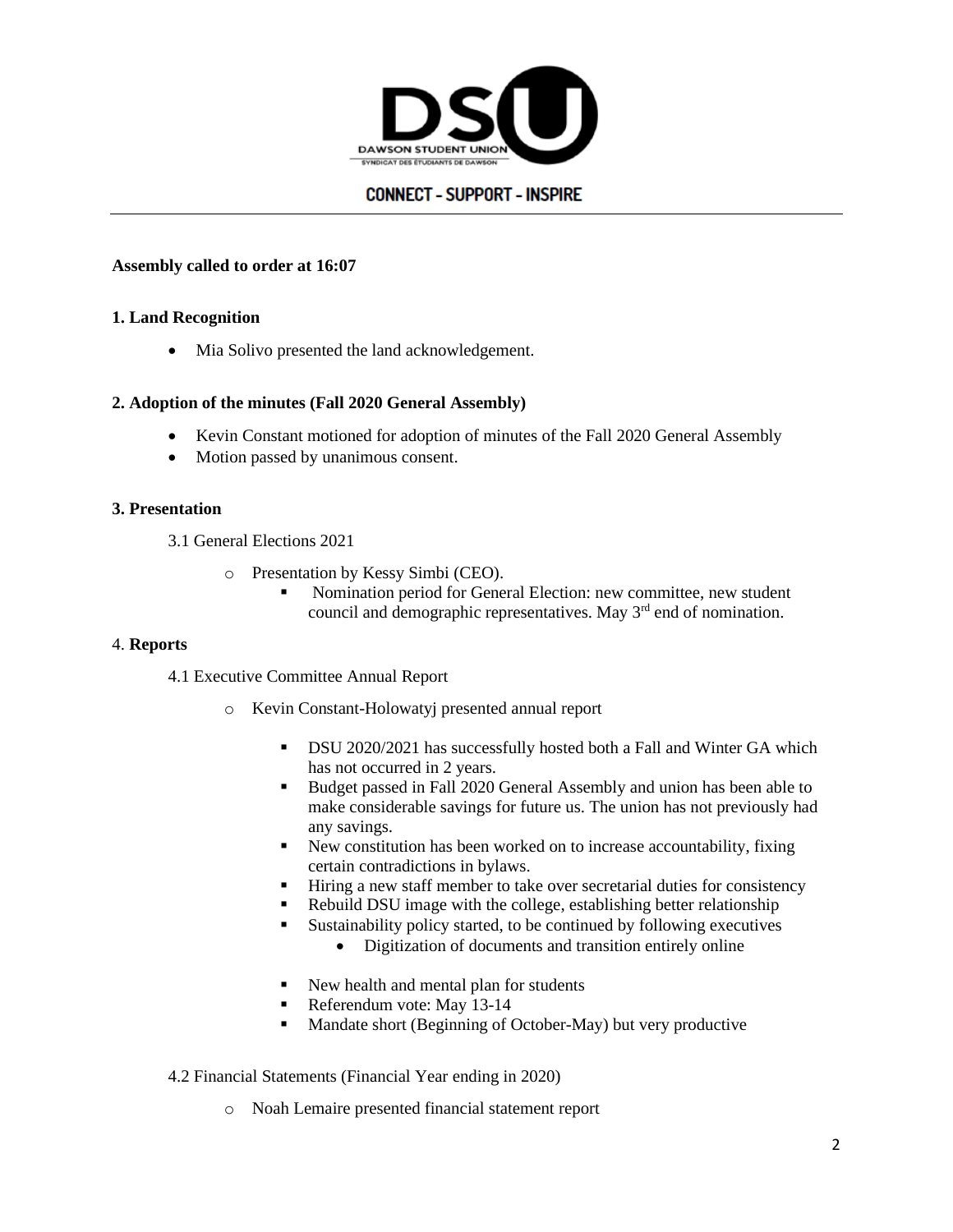

- Statement of revenues, expenditures and net assets showcased
	- Advertising and promotion rolled over from last team's expenses. Due to this, decision was made not to purchase any more merch and liquidate the rest of merch
	- Covid Relief: last year's union bought gift card for students in need due to the pandemic
	- Balance sheet available for review which contains more information on the amount of spending per category

## **5. Special Orders**

5.1 Appointment of the Auditor (Financial Year ending in 2021)

- o Noah Lemaire moved to appoint auditor for financial year of 2021
	- "Be it resolved that FL Fuller Landau LLP be appointed as the Dawson Student Union external auditor for the financial year ending May 31st, 2021 with the mandate of completing a full audit at a fee ranging from \$10,000 to \$12,000 before applicable sales taxes.
- o Motion passed by unanimous consent
- 5.2 Ratification of the New Constitution
	- o Kevin Constant-Holowatyj moved to adopt New Constitution
		- "Be it resolved that the new Constitution unanimously adopted by the Executive Committee on April 26, 2021, as a replacement to the current Constitution and By-Laws of the Union, be ratified by the Assembly subject to a subsequent ratification vote in a referendum."
	- o Motion passed by unanimous consent
- 5.3 Request for Supplementary Letters Patent
	- o Noah Lemaire moves to adopt the patent
		- "Be it resolved that the resolution adopted by the Executive Committee on April 26, 2021, to request Supplementary Letters Patent be ratified by the members of the Union."
	- o Motion passed by unanimous consent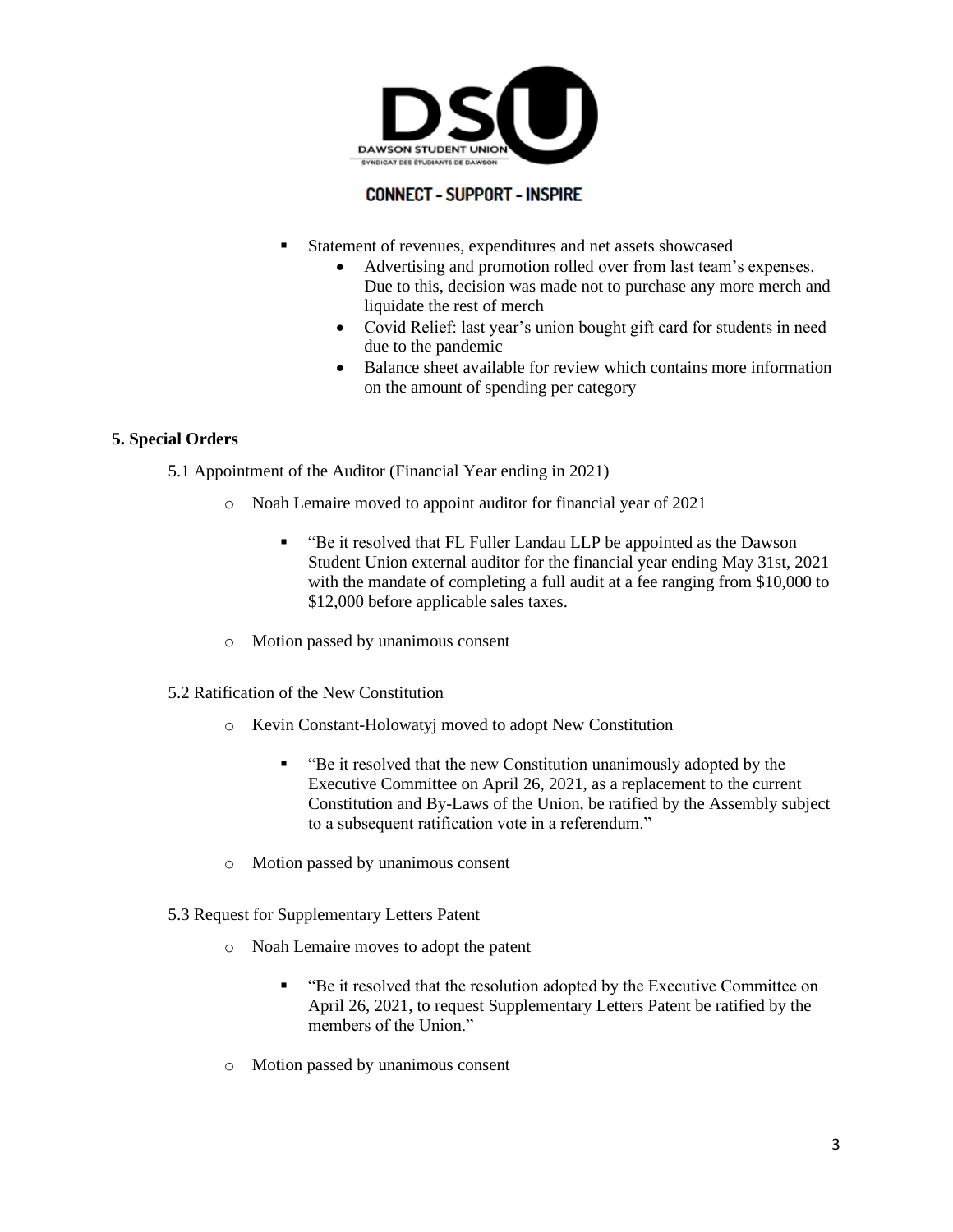

### 5.4 Reclassification of Policies

- o Kevin Constant-Holowatyj moved adopt reclassification of policies
	- "Be it resolved that the reclassification of Union Policies as Positions adopted unanimously by the Executive Committee on Aprils 26th 2021 be ratified."
- o Motion passed by unanimous consent
- 5.5 Ratification of Policy on Land Recognition
	- o Leana Ramirez moved to adopt policy on land recognition
		- "Be it resolved that the Union Policy on Land Recognition adopted unanimously by the Executive Committee on Aprils 26, 2021, be ratified."
	- o Motion passed by majority consent.
- 6.1 Position on In-Person Final Exams
	- o Inès Lamothe-Katrapani moved to adopt position on in-person final exams
		- "Be it resolved that the Dawson Student Union take a firm position against in-person final exams for the winter 2021 semester; […] that online final exams be common across departments/courses and be worth as much as if they were in-person; that, in addition to their regular front camera, students be required to have a side-camera and keep their microphones open for the duration of the exam"

## Amendment:

- Liam Gaither moved to remove "microphones being on"
- Motion passed by majority consent.
- o Alexandrah Cardona moved to adopt position on in-person final exams
	- "Be it resolved that the Dawson Student Union take a firm position against in-person final exams for the winter 2021 semester; […] that online final exams be common across departments/courses and be worth as much as if they were in-person; that, in addition to their regular front camera, students be required to have a side-camera open for the duration of the exam"
- o Motion passed by majority consent.